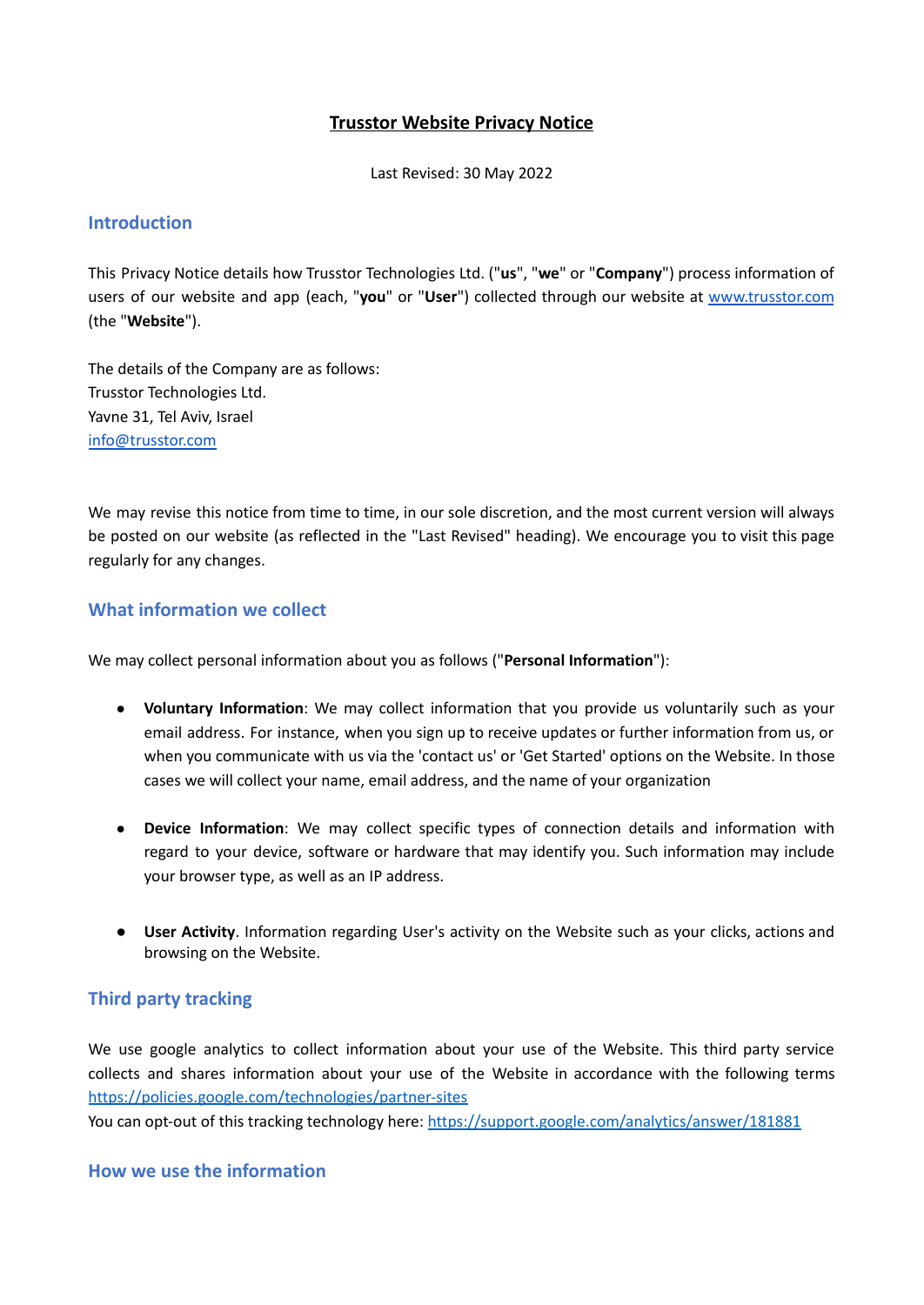We use the information in the manners described in this Privacy Policy. In addition to the purposes listed herein, the information we collect, which may include your Personal Information, is used for the following purposes:

- To respond to inquiries and requests from our Users, to improve our Website and to provide you with further information about our products and services;
- To investigate and resolve disputes in connection with your use of the Website;
- To detect and prevent fraudulent and illegal activity or any other type of activity that may jeopardize or negatively affect the integrity of the Website; and
- To investigate violations and enforce our policies, and as required by law, regulation or other governmental authority, or to comply with a subpoena or similar legal process or respond to a government request.

### **With whom we share the information and for what purpose**

We do not rent or sell any Personal Information. We may share Personal Information with the following recipients:

- our third party vendors engaged in providing services in connection with the Website;
- our subsidiaries and affiliated companies;
- auditors or advisers of our business processes; and
- any potential purchasers or investors in the Company.

We may share Personal Information with our recipients for any of the following purposes: (i) storing or processing Personal Information on our behalf (e.g., cloud computing service providers); (ii) assisting us with our business operations (e.g., issuing credit cards and processing transactions); and (iii) performing research, technical diagnostics, personalization and analytics that will enable us to improve the Website.

We may also disclose Personal Information, or any information you submitted via the Website if we have a good faith belief that disclosure of such information is helpful or reasonably necessary to: (i) comply with any applicable law, regulation, legal process or governmental request; (ii) enforce our policies (including our agreements), including investigations of potential violations thereof; (iii) investigate, detect, prevent, or take action regarding illegal activities or other wrongdoing, suspected fraud or security issues; (iv) establish or exercise our rights to defend against legal claims; (v) prevent harm to the rights, property or safety of us, our affiliates, our users, yourself or any third-party; (vi) for the purpose of collaborating with law enforcement agencies; and (vii) in case we find it necessary in order to enforce intellectual property or other legal rights.

### **International transfer**

Since we operate globally, it may be necessary to transfer data, including Personal Information, to other countries than the country in which the information was collected.

### **For how long we retain the information**